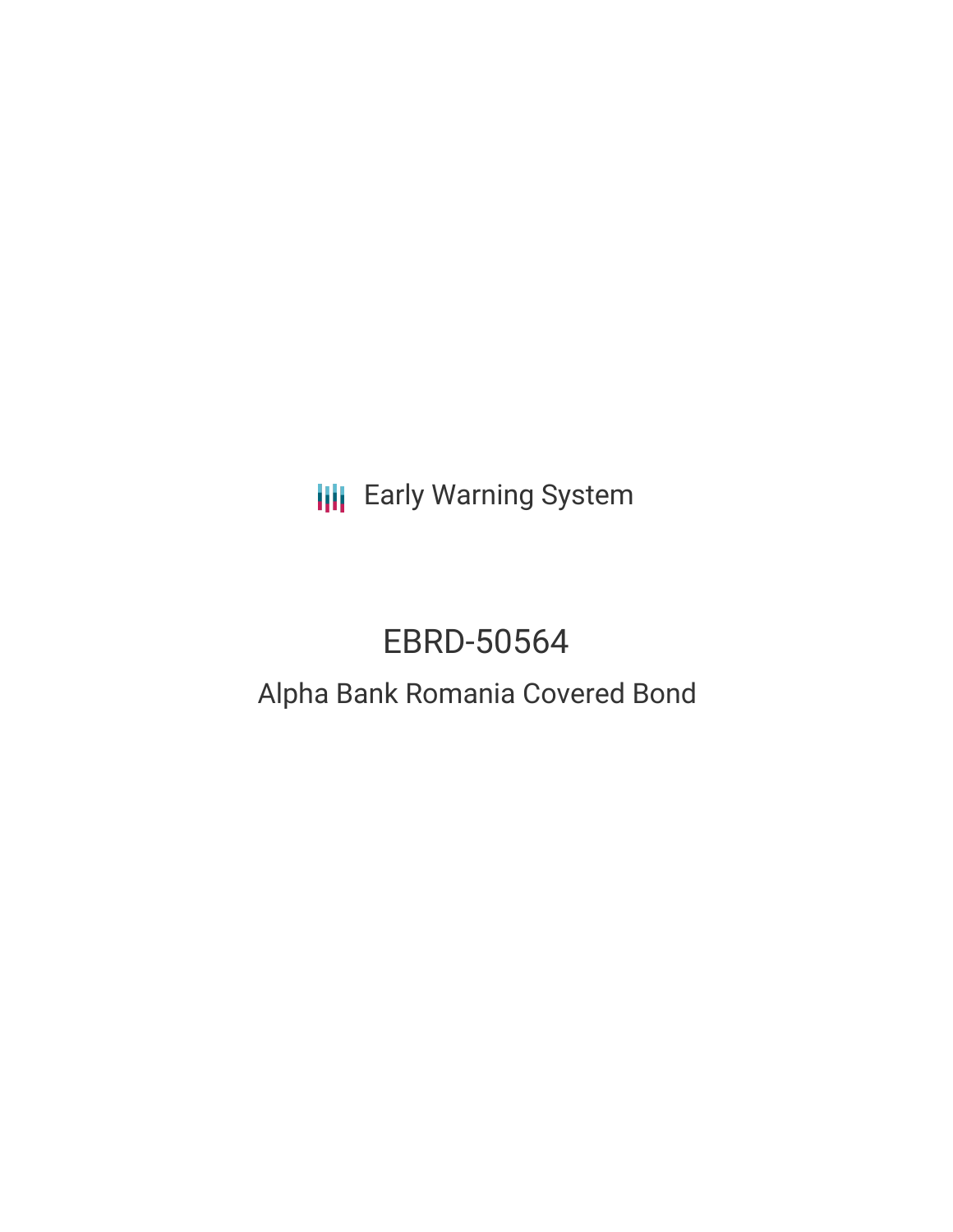

# **Quick Facts**

| <b>Countries</b>               | Romania                                                 |  |  |  |  |
|--------------------------------|---------------------------------------------------------|--|--|--|--|
| <b>Financial Institutions</b>  | European Bank for Reconstruction and Development (EBRD) |  |  |  |  |
| <b>Status</b>                  | Approved                                                |  |  |  |  |
| <b>Bank Risk Rating</b>        | FI                                                      |  |  |  |  |
| <b>Voting Date</b>             | 2019-02-27                                              |  |  |  |  |
| <b>Borrower</b>                | Alpha Bank Romania SA                                   |  |  |  |  |
| <b>Sectors</b>                 | Finance                                                 |  |  |  |  |
| <b>Investment Type(s)</b>      | Loan                                                    |  |  |  |  |
| <b>Investment Amount (USD)</b> | $$44.83$ million                                        |  |  |  |  |
| <b>Project Cost (USD)</b>      | \$224.15 million                                        |  |  |  |  |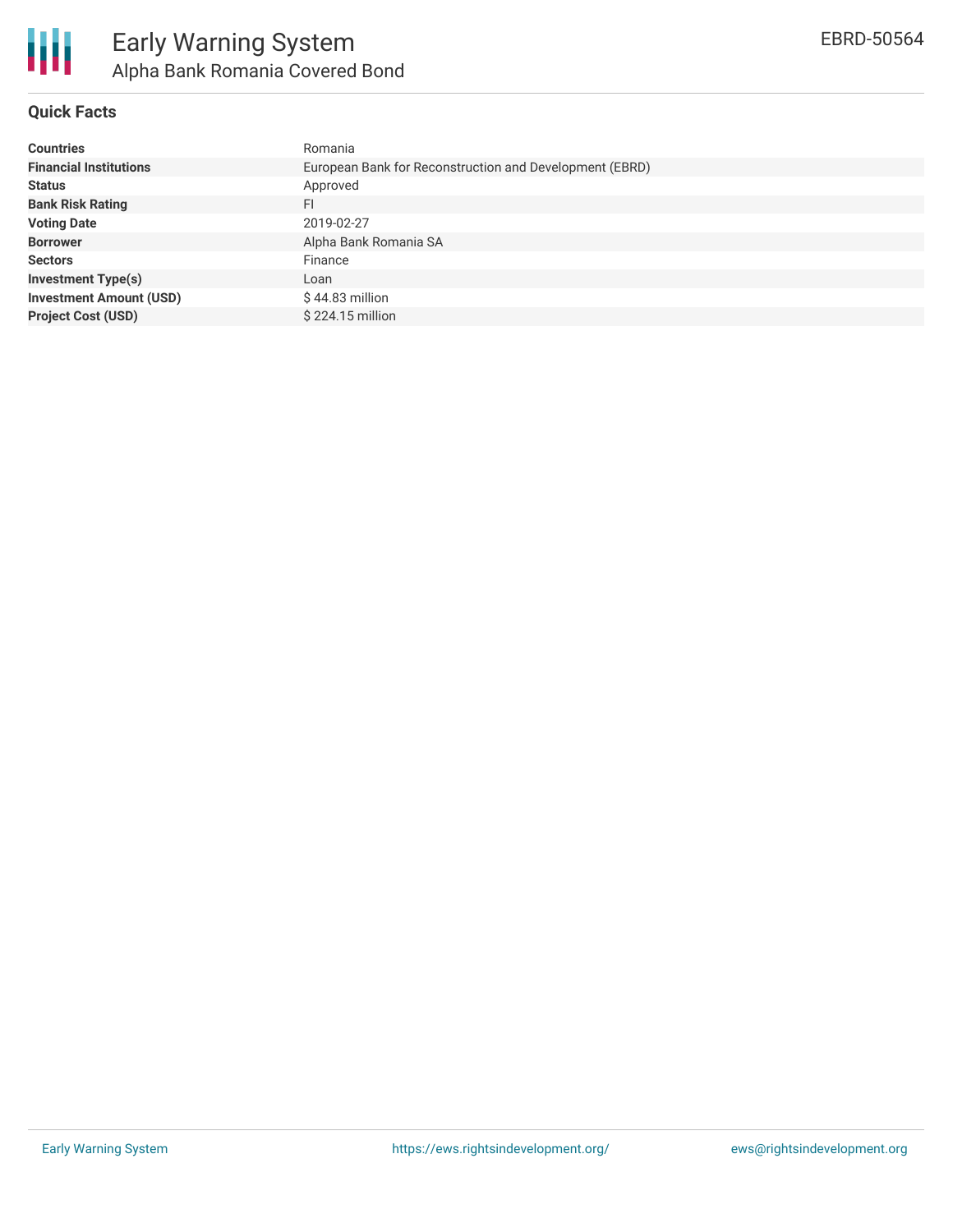

## **Project Description**

According to the Bank's website, this project provides financing for the bonds issued by Alpha Bank Romania as part of a total issuance of EUR 200 million under the bank's Covered Bond Programme of EUR 1 billion.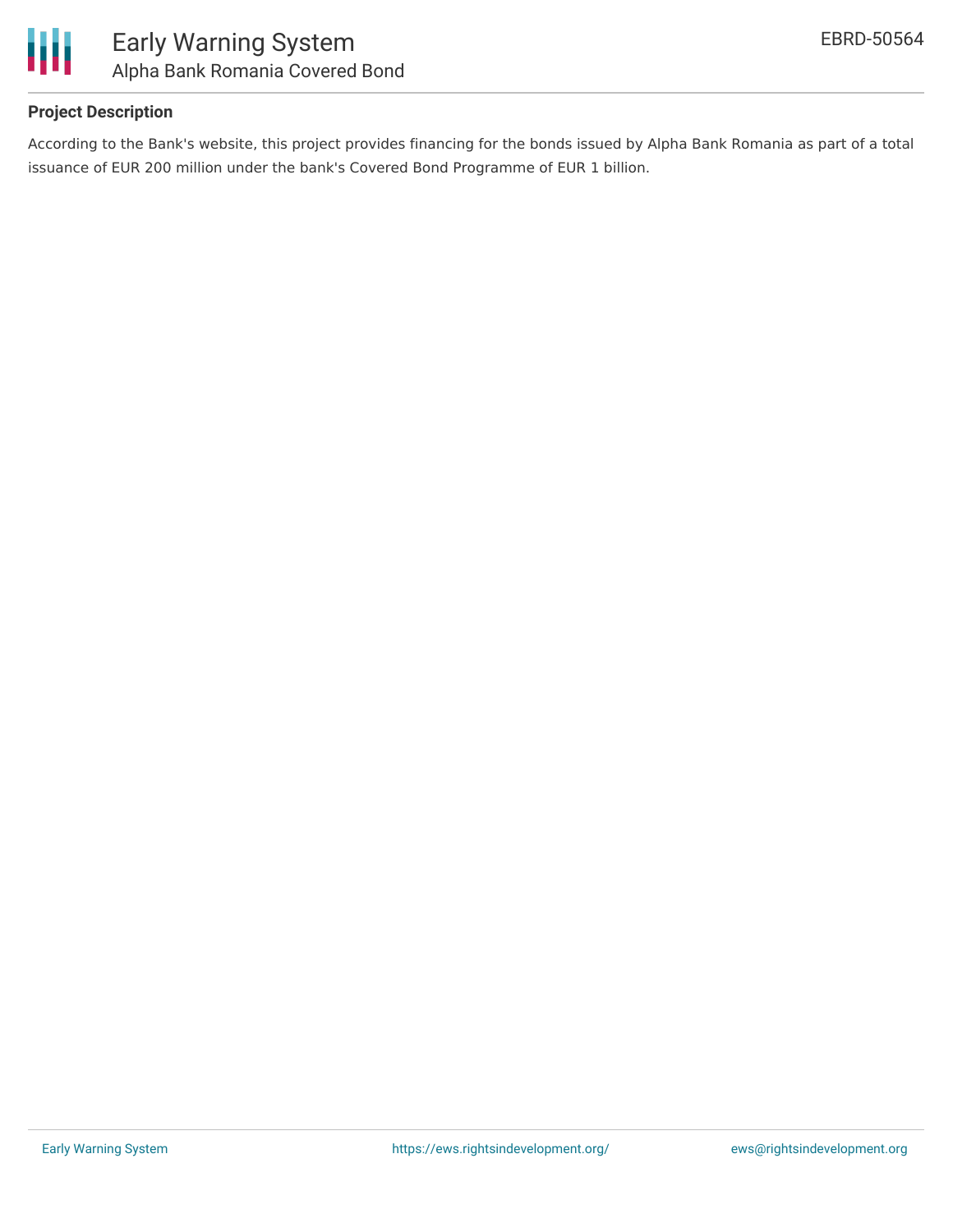#### **Investment Description**

European Bank for Reconstruction and Development (EBRD)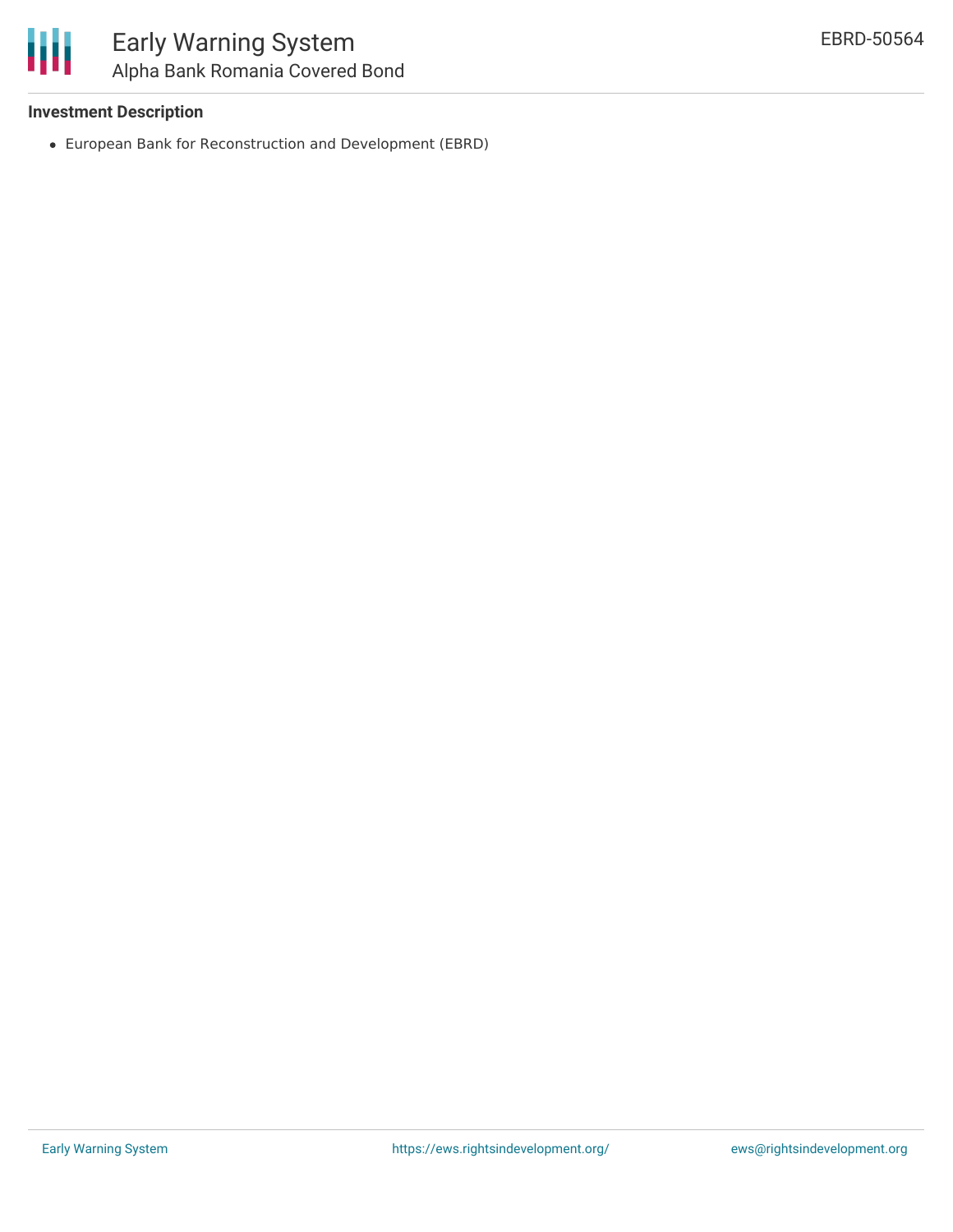

### **Private Actors Description**

Alpha Bank Romania SA is a commercial bank incorporated in Romania providing universal banking services.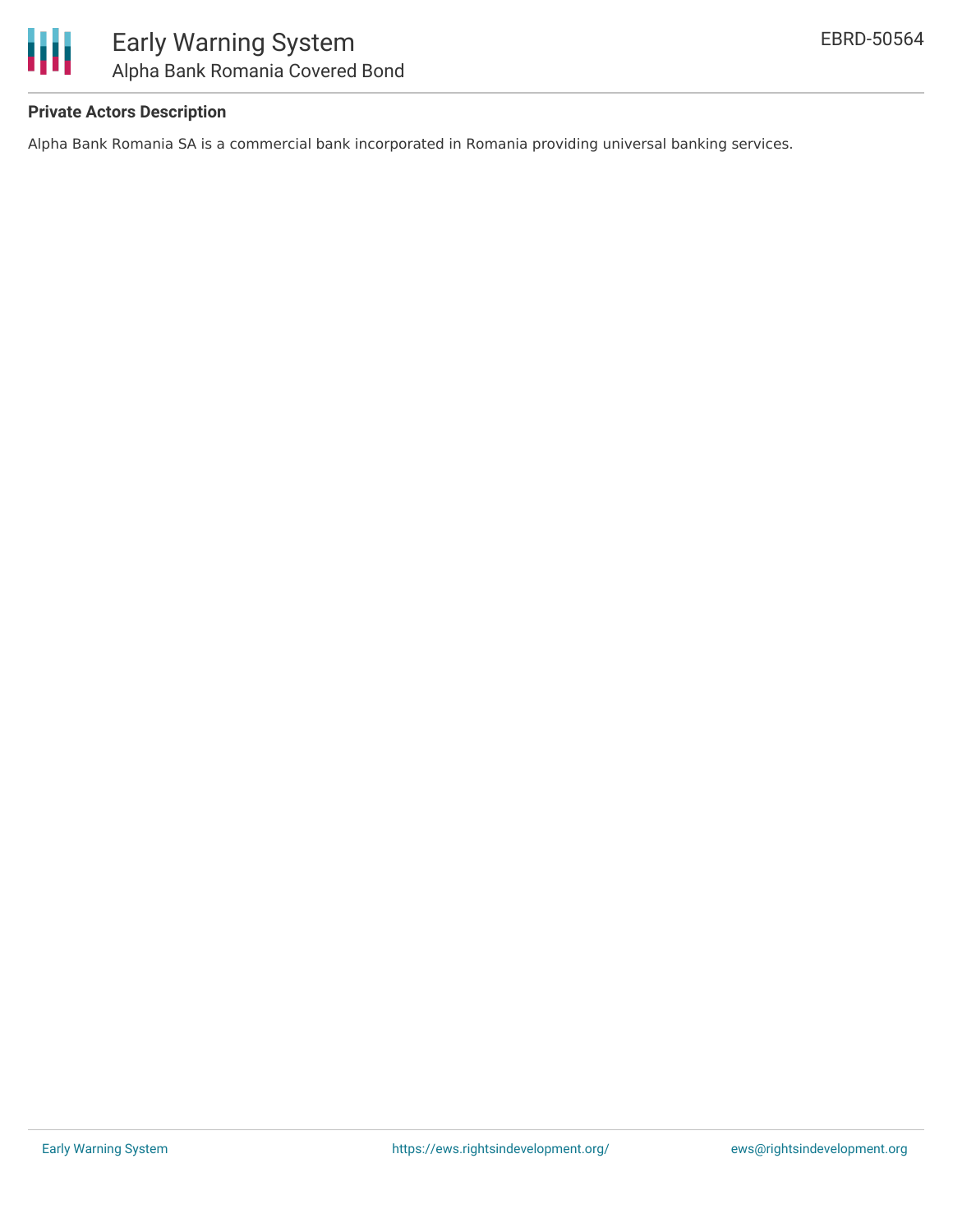

| <b>Private Actor 1</b>   | <b>Private Actor</b><br>1 Role | <b>Private Actor</b><br>Sector | <b>Relation</b>          | <b>Private Actor 2</b> | <b>Private Actor</b><br>2 Role | <b>Private Actor</b><br>2 Sector |
|--------------------------|--------------------------------|--------------------------------|--------------------------|------------------------|--------------------------------|----------------------------------|
| $\overline{\phantom{0}}$ |                                | $\sim$                         | $\overline{\phantom{a}}$ | ALPHA BANK ROMANIA SA  | Client                         | $\overline{\phantom{0}}$         |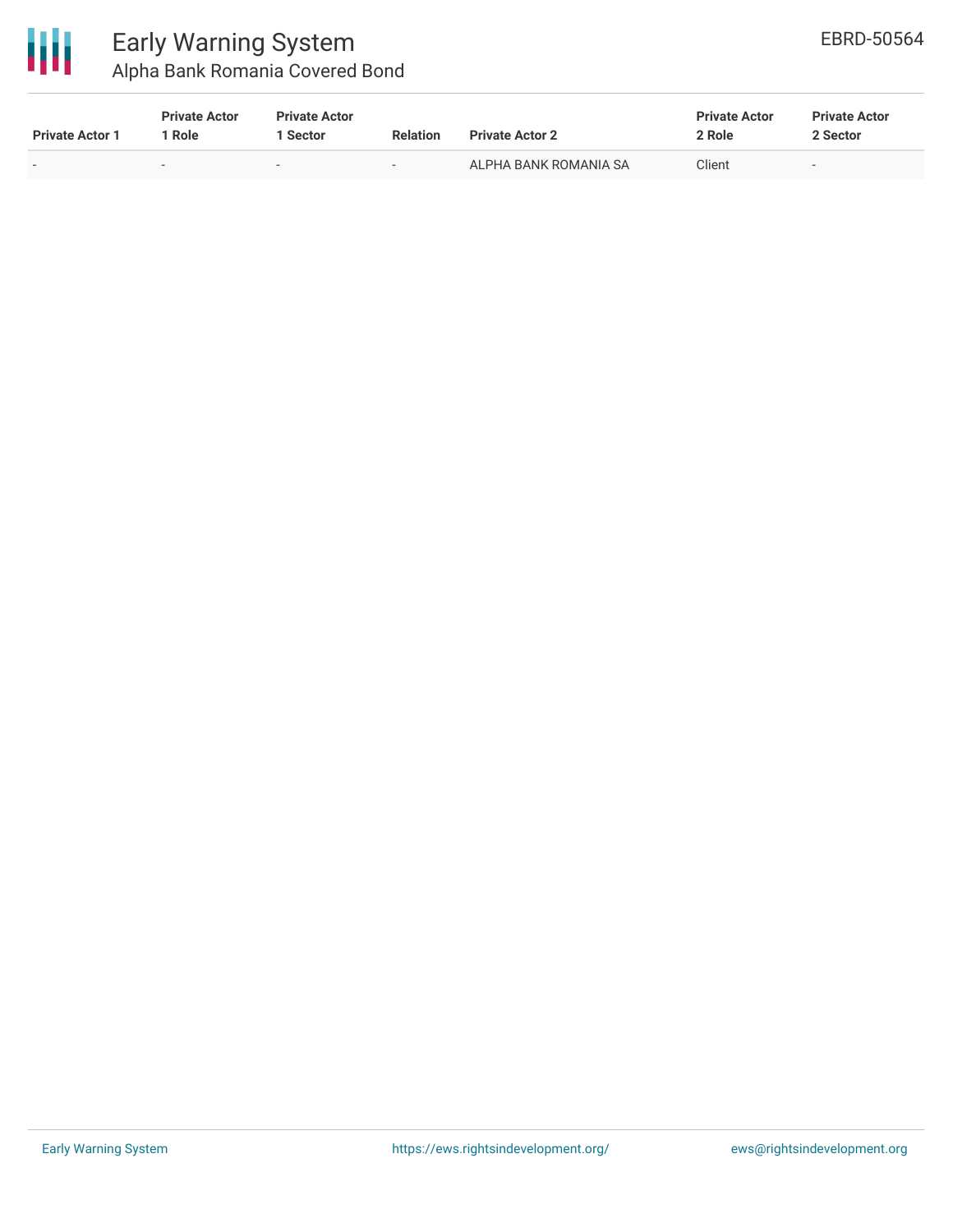

# **Contact Information**

Alpha Bank Romania SA ir@alphabank.ro +40 (21) 455 7373 [www.alphabank.ro/contact](http://www.alphabank.ro/contact) 237 B Calea Dorobantilor, 1st District 010566 Bucharest Romania

#### **ACCOUNTABILITY MECHANISM OF EBRD**

The Project Complaint Mechanism (PCM) is the independent complaint mechanism and fact-finding body for people who have been or are likely to be adversely affected by an European Bank for Reconstruction and Development (EBRD)-financed project. If you submit a complaint to the PCM, it may assess compliance with EBRD's own policies and procedures to prevent harm to the environment or communities or it may assist you in resolving the problem that led to the complaint through a dialogue with those implementing the project. Additionally, the PCM has the authority to recommend a project be suspended in the event that harm is imminent. You can contact the PCM at pcm@ebrd.com or you can submit a complaint online using an online form, http://www.ebrd.com/eform/pcm/complaint\_form?language=en. You can learn more about the PCM and how to file a complaint at http://www.ebrd.com/work-with-us/project-finance/project-complaint-mechanism.html.